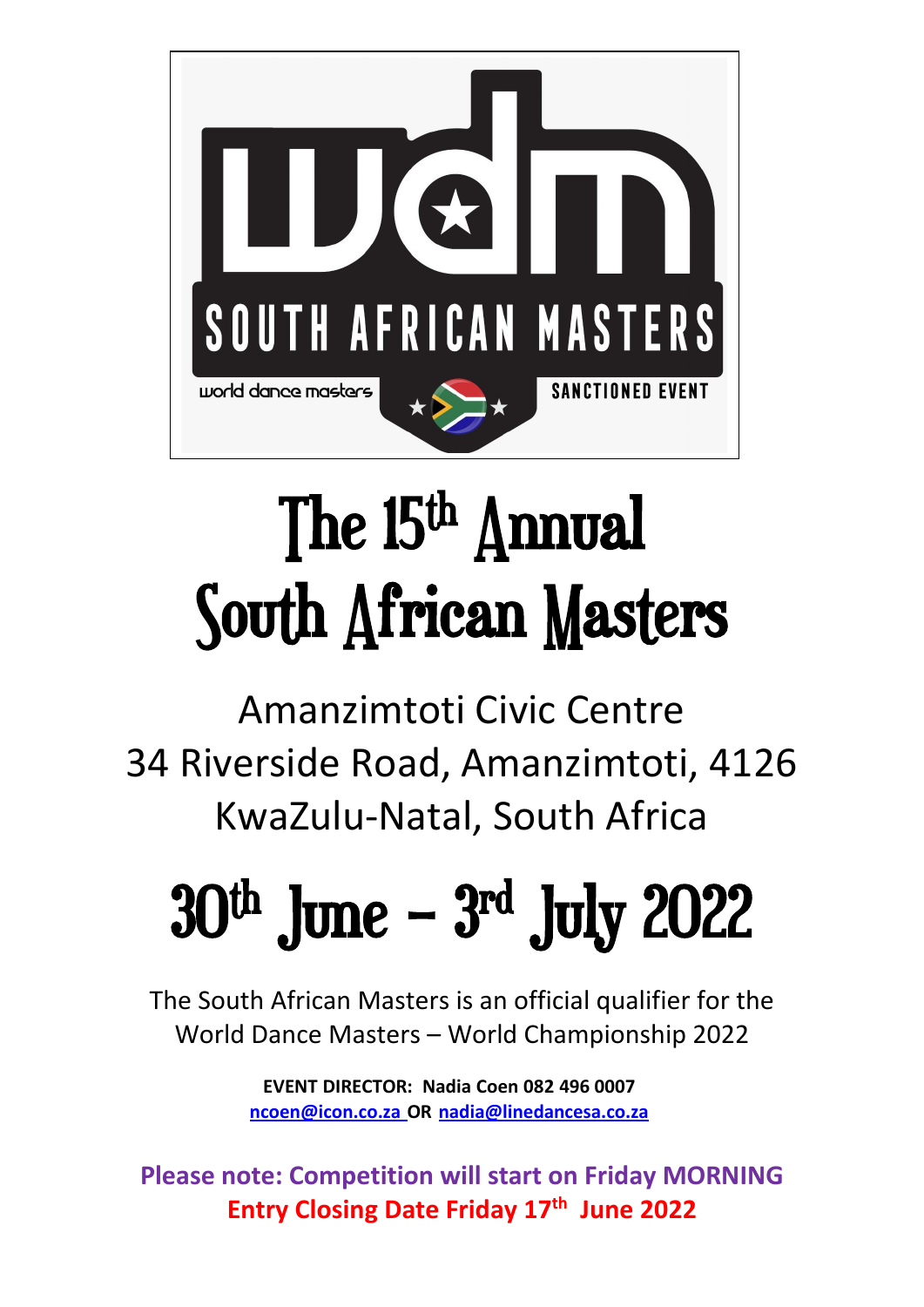# **SOLO ENTRY FEES**

Tiny Tots, Rugrats & Primary R200.00

All Starters, Junior & Teen R500.00 (LDSA Members R450.00) Young Adult - Silver **Example 20 Set 20 Set 20 Set 20 Adventured** R650.00 (LDSA Members R600.00) Gold & Platinum R600.00 (LDSA Members R550.00)

## **OTHER ENTRY FEES: (Add on to Solo fees or Competition Pass)**

| All Duos                        | R150.00 per Duo    |
|---------------------------------|--------------------|
| Couples (Country, Partners)     | R150.00 per Couple |
| Pro-Am - All Divisions          | R150.00 per Couple |
| Quad                            | R250.00 per Quad   |
| All Teams & Cabaret             | R400.00 per Team   |
| Choreography (Single entry)     | R150.00            |
| Choreography (Multiple entries) | R 75.00 per dance  |

#### **Development - Speak to Event Director BEFORE closing date**

| ALL NON-SOLO COMPETITORS ARE TO PURCHASE A SPECTATOR PASS. This<br><b>includes</b>                         |                     |  |  |  |
|------------------------------------------------------------------------------------------------------------|---------------------|--|--|--|
| Dancers only dancing in Teams, Duos, Quads, Pro-Am, Partners, Country<br><b>Couples &amp; Choreography</b> |                     |  |  |  |
| <b>Professionals &amp; Club Heads</b>                                                                      |                     |  |  |  |
| <b>WEEKEND PASS &amp; WORKSHOPS</b>                                                                        | <b>RAND</b>         |  |  |  |
| WEEKEND PASS: Spectators & Non-Solo Competitors                                                            | R200.00             |  |  |  |
| Includes Friday, Saturday & Sunday Workshop                                                                |                     |  |  |  |
| Spectator Pass - Friday Only                                                                               | R 70.00             |  |  |  |
| Spectator Pass - Saturday Only                                                                             | R 70.00             |  |  |  |
| Spectator Pass - Friday & Saturday                                                                         | R120.00             |  |  |  |
| Sunday Workshop Only                                                                                       | R <sub>150.00</sub> |  |  |  |
| <b>OTHER FEES</b>                                                                                          |                     |  |  |  |
| <b>Pre-Paid Programs</b>                                                                                   | R 50.00             |  |  |  |
| <b>Pre-Paid Commemorative Badges</b>                                                                       | R 65.00             |  |  |  |

## **TO ASSIST US WITH PLANNING**

- Pre-booked spectator fees & pre-paid programs are preferred.
- A limited number of programs will be available on the day.
- COMMEMORATIVE BADGES should be PRE-PAID.

## **Please note: Competition will start on Friday MORNING Entry Closing Date Friday 17th June 2022**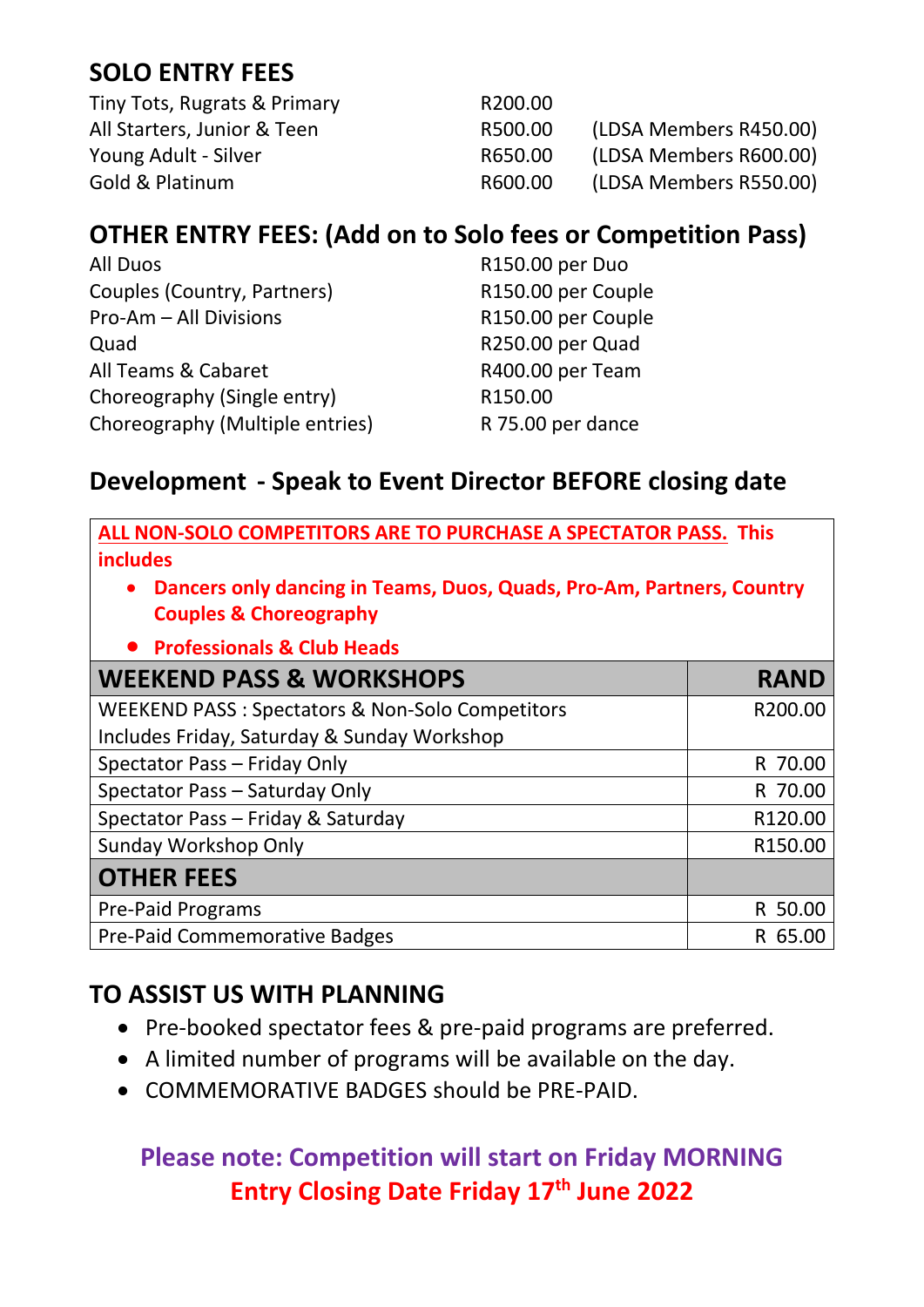#### **Starter: Age categories**

#### **(Big sections - We may split ages e.g. Junior & Teen)**

Primary: Age 0-9 Junior Teen: 10-15 Young Adult: 16-24 Open: 25-44 Gems: 45+

#### **Solo Divisions Age Categories**

Tiny Tots: Age 0-4 Rugrats: Age 0-6 Primary: 0-9 Junior: Age 0-12 Teen: Age 13-15 Young Adult: 16-24 Open: 25+ Crystal: 35+ Silver: 45+ Gold: 60+ Platinum: 70+ Available if there are 2+ competitors, otherwise combined with Gold

#### **Partners Age Categories**

Junior Teen: Age 0-15 years Open: Age 16+ Gems: Age45+

#### **Duos Age Categories (add ages of both dancers and divide by 2)**

Junior: Age 0-12 Teenage: Age 13-17 Open: Age 18+ Senior: Age 45+

#### **Showcase Duos, Quads, Country Classic, Standard & Cabaret**

#### **Teams Age Categories**

Open – All Ages

#### **Pro-Am Age Categories**

Primary 0-9 Junior 0-12 Teen 13-15 Young Adult 16-24 Open 25+ Gems 45+

**Your age on 1st September 2021 determines which division you will dance in for the competition year. – Refer to rules for changing of age categories if relevant i.e. (D.O.B. 21.09.1975 – age category 45 – Silver or D.O.B. 14.02.2009 – Age category 12 – Junior)**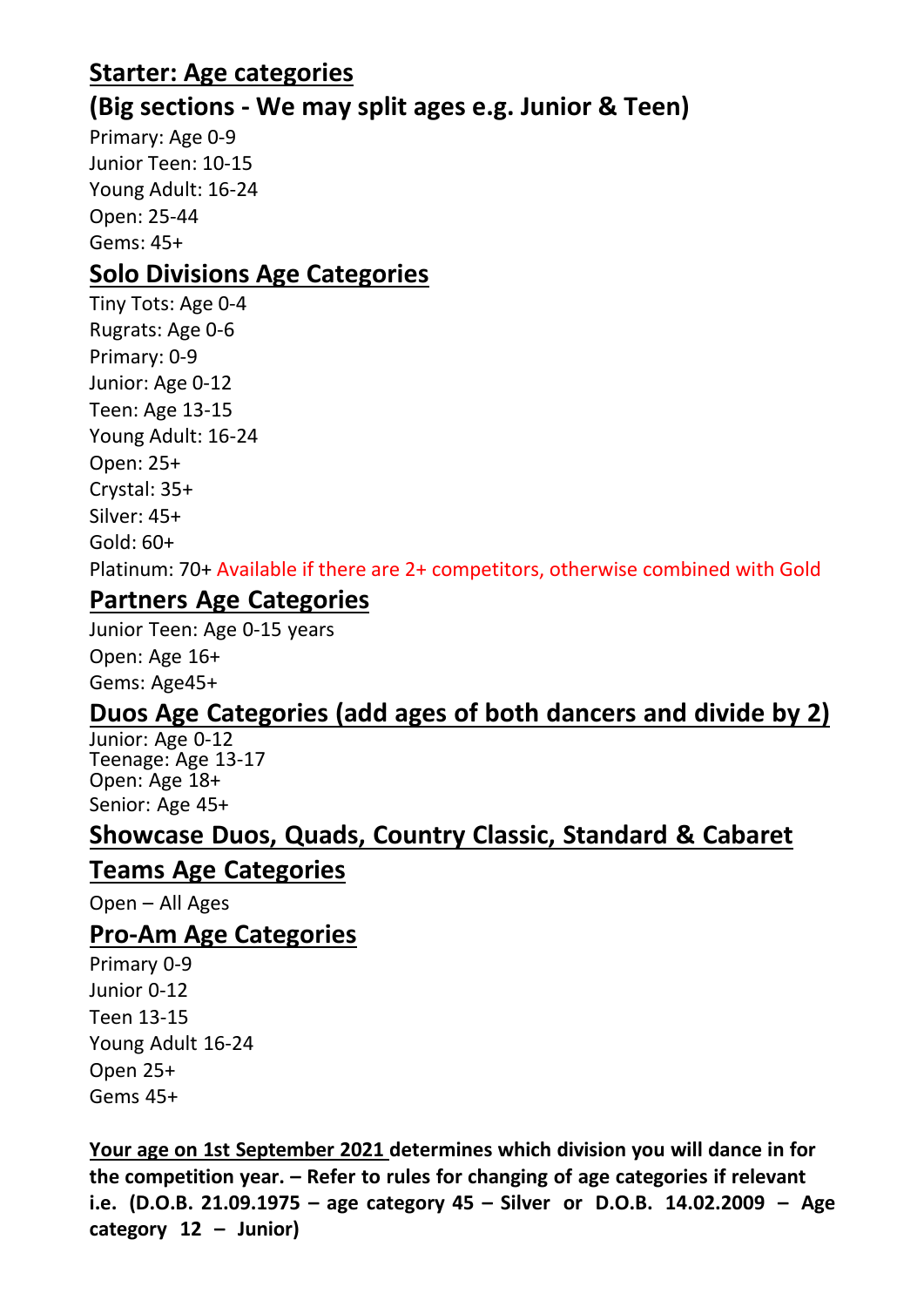#### **Syllabus, Dress Codes & World Dance Masters Rules**

- 1. World Dance Masters dress code will be enforced. Reasonable dispensation will be given regarding shoes, however "Takkies" are not allowed. (Except for "Street" Style)
- 2. Boots & Hats are **compulsory** for All Partners, Country Couples. Plus All Solo Country dances from Intermediate division up and advised for lower divisions.
- 3. World Dance Masters rules will apply to the competition. These rules are available at [www.wdm.dance](http://www.wdm.dance/) or contact Nadia Coen directly. 082 496 0007 or [nadia@linedancesa.co.za](mailto:nadia@linedancesa.co.za) / [ncoen@icon.co.za](mailto:ncoen@icon.co.za)
- 4. It is up to all dancers and instructors to familiarize themselves with WDM Rules and Step Sheets.
- 5. New Dances released Mid-April 2022 will be danced.
- 6. Dancers will not be allowed to discuss their sections with any of the judges, before or during the event. This may result in immediate disqualification with no refund on the entry fees.

## **Right of Admission Reserved.**

- 1. Right of admission to the competition is strictly reserved.
- 2. All spectators and dancers must adhere to a smart casual dress code.
- 3. All instructors are requested to make their dancers aware of the Code of Ethics with regard to dance floor etiquette.
- 4. Strictly no smoking in the venue or in front of exits.

## **Additional Information**

- 1. The stage/official area will be reserved for invited guests and competition officials only.
- 2. Sweet-Heart Treats will be running a Tuck Shop facilities on the Friday & Saturday. They will offer a pre-order menu and a card machine facility.
- 3. No Alcohol in the hall during the competitions.
- 4. Cameras & Video Cameras are allowed into the venue, however, we ask you to be considerate of other spectators and respect all competitors.
- 5. The Organisers, LDSA, Owners, Management & Staff of the Venue, or any of the Officials will NOT be held responsible for any injury, loss or theft of property by any competitor or spectator.
- **6. Strict COVID-19 protocols, social distancing and screening will be enforced wherever deemed necessary as per Government regulations at the time of the competition.**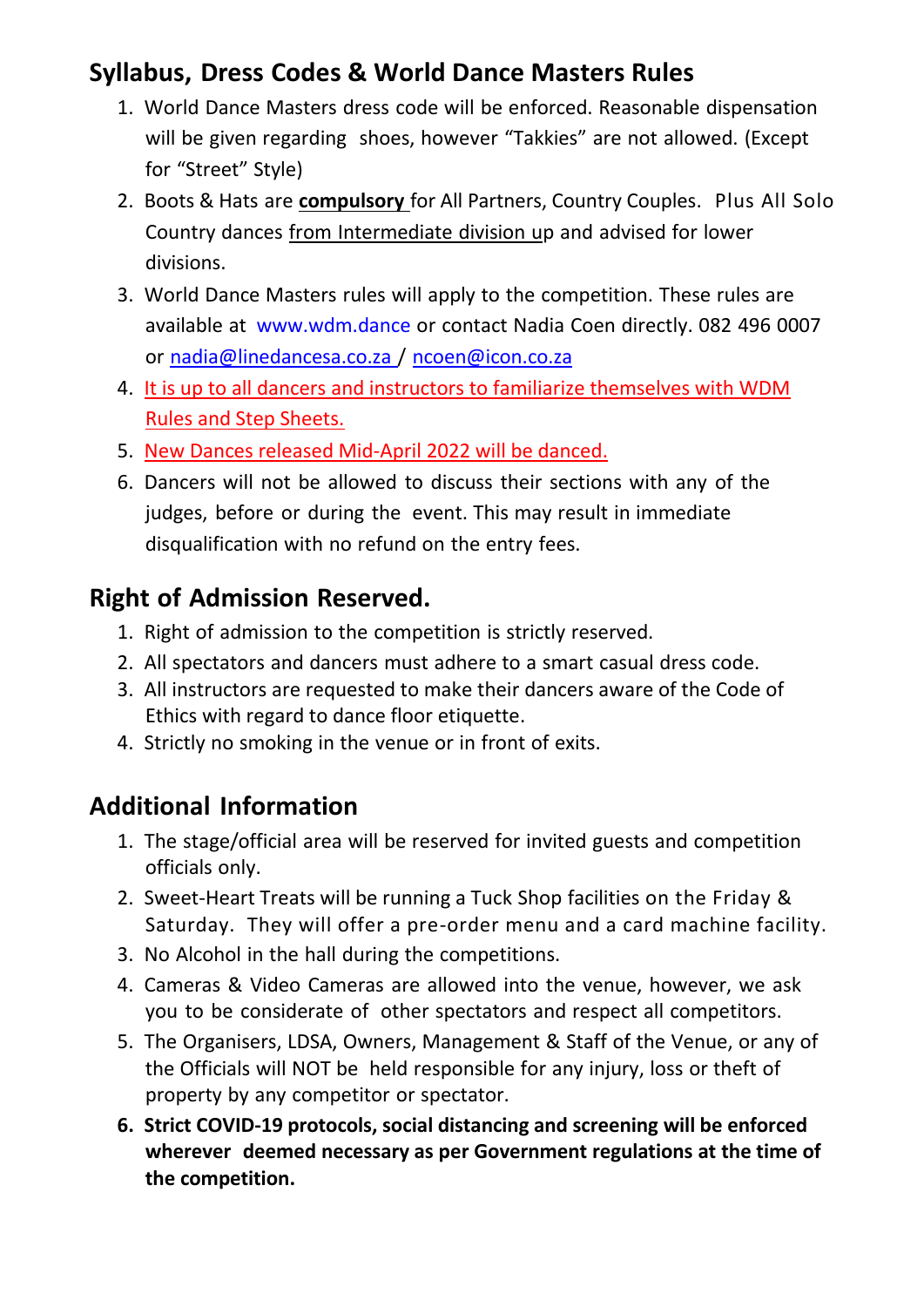#### **Registration and Entries:**

- 1. All entries must be accompanied by a proof of payment.
- 2. Entries must be paid to:
	- a. Line Dance South Africa
	- b. ABSA Bank
	- c. Vereeniging Branch -632 005
	- d. Cheque Acc. No. 40-9820-8478
- 3. When paying in entry fees your reference must be: YOUR NAME
- 4. If a combined entry is submitted, please use your Club Name. Duo, Quad and team entries must choose a name and this must be indicated on the entry forms.
- 5. Closing date for the competition will be **Friday 17th June 2022.**
- 6. Please fax all entries to 0865 300 540 or email to [ncoen@icon.co.za](mailto:ncoen@icon.co.za)
- 7. Sections may be combined if insufficient entries are received.
- 8. Age groups may be danced as one section.
- 9. Genders may be combined and danced as one section.
- 10.Cancellations will not be refunded.
- 11. The competition year begins on the  $1<sup>st</sup>$  of September 2021 and ends on 31 $<sup>st</sup>$  of</sup> August 2022. Your age on 1<sup>st</sup> September 2021 determines which division you will dance in for the competition year. [i.e. D.O.B. 21.08.1973 – age 49 (Silver) / D.O.B. 14.10.2002 – age 20 (Young Adult)]
- **12.CHOREOGRAPHY COMPETITION (NB! Remember Copies of STEP SHEET & MUSIC to be submitted with your entry form)**

# **REFER TO WDM 2021/2022 RULES**

## **ENTRY FORMS FOLLOW**

- Where possible please send consolidated entries as "Club Name" this is a great help to organisers.
- You are encouraged to submit your entries on the attached Excel Workbook. It has been designed in the same format as the Entry Form which follows. This will assist with eliminating of spelling errors.
- Instructors are encouraged to submit a combined Studio Entry on the attached Excel Workbook. This assists with eliminating of spelling errors.
- The spelling on all Documentation and E-Cards will be based on these entry forms.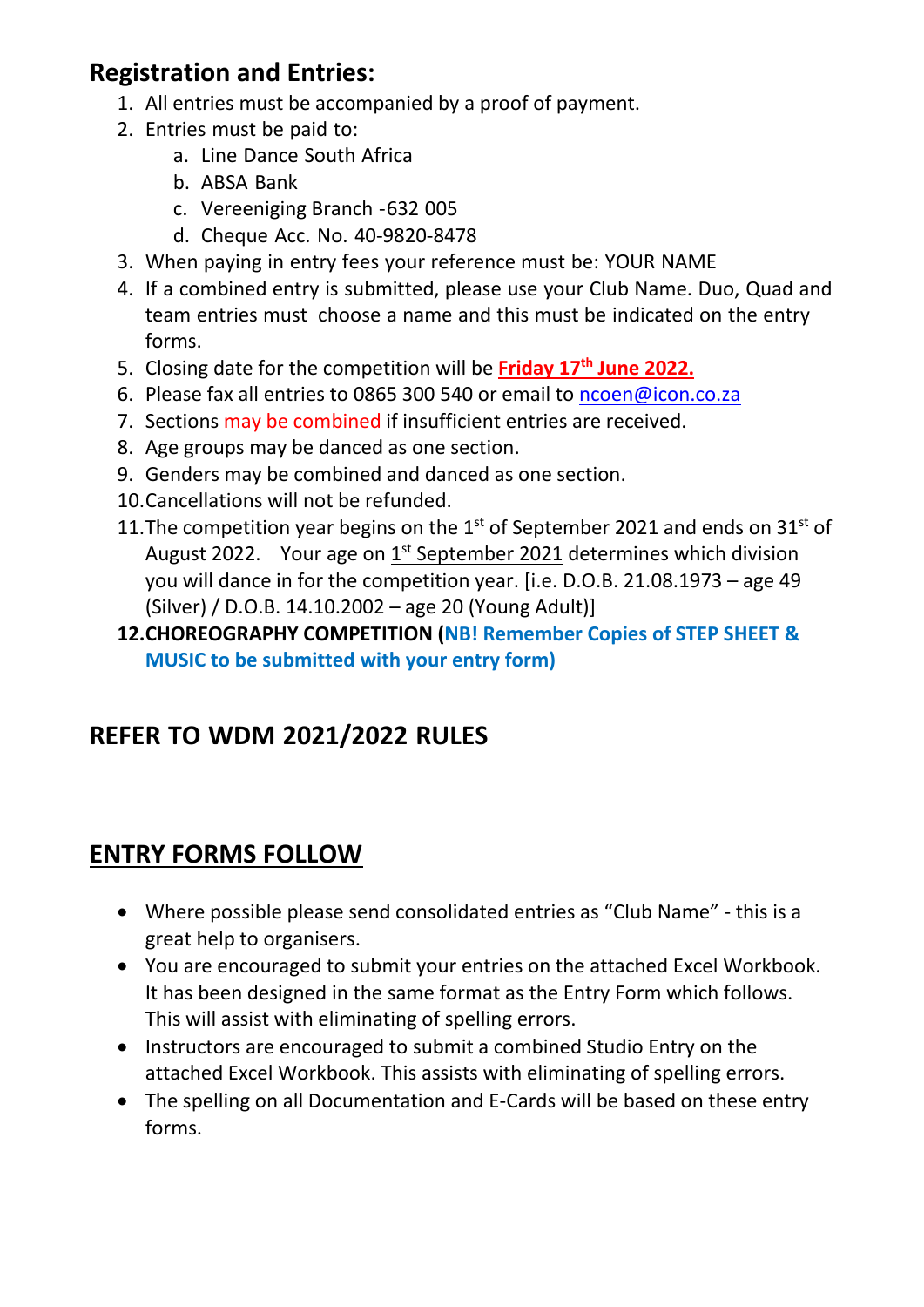

#### **15th South African Masters, 30th June – 3 rd July 2022 PLEASE USE EXCEL SPREEDSHEET IF YOU NEED MORE SPACE ENTRY CLOSING DATE – Friday 17th June 2022**

| <b>Club Name</b>           |  |
|----------------------------|--|
| Province                   |  |
| <b>Instructor</b>          |  |
| <b>Club Contact Number</b> |  |
| <b>Club E-mail Address</b> |  |

#### **INDIVIDUAL (SOLO) ENTRIES**

| $\mathop{\mathsf{No}}$  | <b>Name and Surname (Please print)</b> | Gender | Age as at<br>01/09/21 | Age group<br>E.g. Silver | Division E.g.<br><b>Newcomer</b> | Amount<br>Paid |
|-------------------------|----------------------------------------|--------|-----------------------|--------------------------|----------------------------------|----------------|
| $\mathbf 1$             |                                        |        |                       |                          |                                  |                |
| $\mathbf{2}$            |                                        |        |                       |                          |                                  |                |
| $\mathbf{3}$            |                                        |        |                       |                          |                                  |                |
| $\pmb{4}$               |                                        |        |                       |                          |                                  |                |
| 5                       |                                        |        |                       |                          |                                  |                |
| $\bf 6$                 |                                        |        |                       |                          |                                  |                |
| $\overline{\mathbf{z}}$ |                                        |        |                       |                          |                                  |                |
| $\bf8$                  |                                        |        |                       |                          |                                  |                |
| $\boldsymbol{9}$        |                                        |        |                       |                          |                                  |                |
| ${\bf 10}$              |                                        |        |                       |                          |                                  |                |
| $\mathbf{11}$           |                                        |        |                       |                          |                                  |                |
| ${\bf 12}$              |                                        |        |                       |                          |                                  |                |
| 13                      |                                        |        |                       |                          |                                  |                |
| 14                      |                                        |        |                       |                          |                                  |                |
| ${\bf 15}$              |                                        |        |                       |                          |                                  |                |
| 16                      |                                        |        |                       |                          |                                  |                |

**1. TOTAL FOR SOLO ENTRIES R**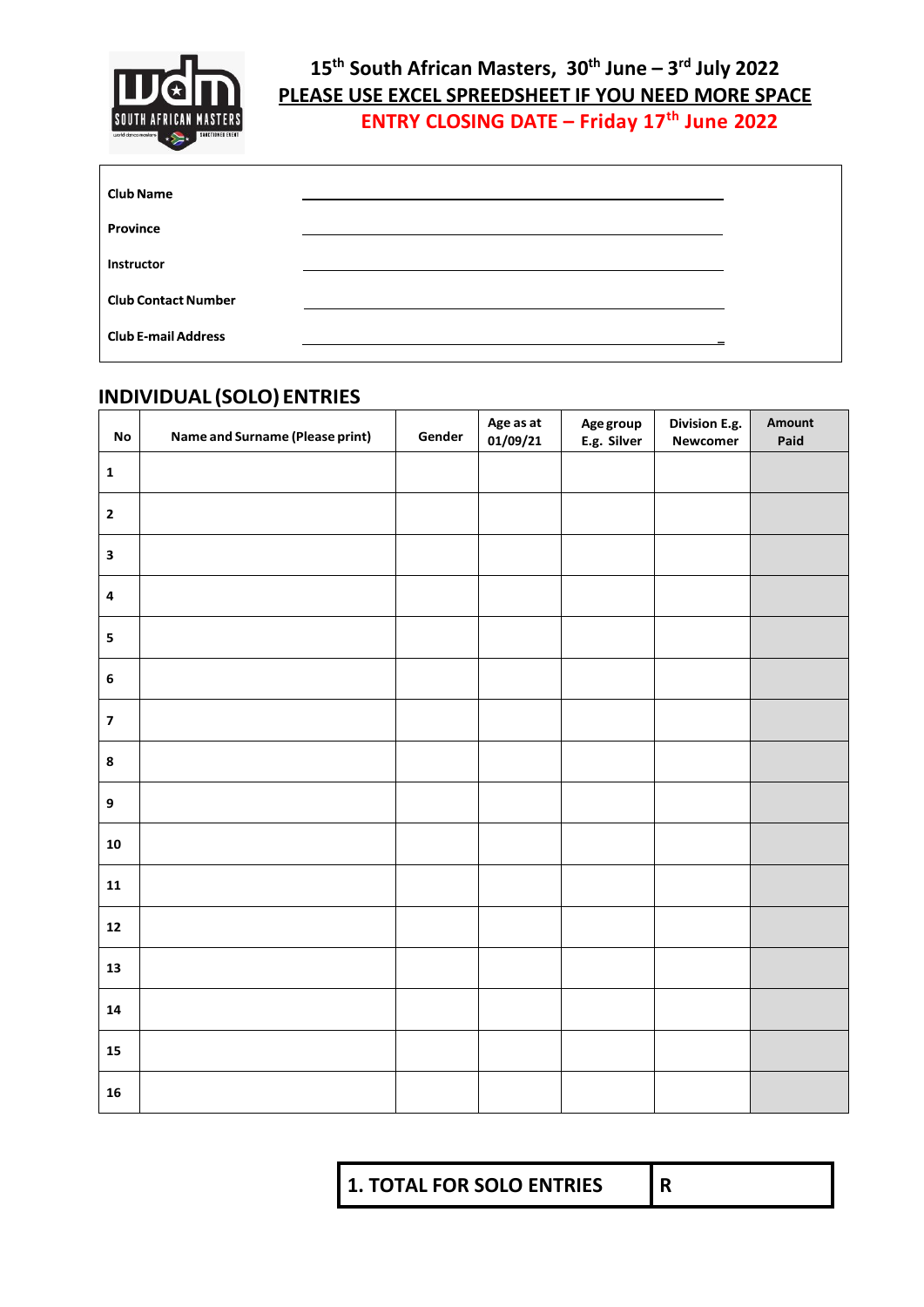

#### **15th South African Masters, 30th June – 3 rd July 2022 PLEASE USE EXCEL SPREEDSHEET IF YOU NEED MORE SPACE**

**ENTRY CLOSING DATE – Friday 17th June 2022**

| <b>Club Name</b>           |  |
|----------------------------|--|
| Province                   |  |
| <b>Instructor</b>          |  |
| <b>Club Contact Number</b> |  |
| <b>Club E-mail Address</b> |  |

#### **DUO or QUAD**

| No     | Team Name (Please indicate number of dancers) &<br><b>Relevant Names if DUO or QUAD</b> | Duo OR Quad | Age Group | Amount<br>Paid |
|--------|-----------------------------------------------------------------------------------------|-------------|-----------|----------------|
|        |                                                                                         |             |           |                |
| י<br>▴ |                                                                                         |             |           |                |

#### **PARTNERS**

| No             | Dancer 1 | Dancer 2 | Age Group Amount |  |
|----------------|----------|----------|------------------|--|
| щ              |          |          |                  |  |
| $\overline{2}$ |          |          |                  |  |

#### **PRO-AM / COUNTRY COUPLE**

| No     | <b>Amateur Name</b> | <b>Professional Name</b> | <b>Division</b> | Age Group | Amount<br>Paid |
|--------|---------------------|--------------------------|-----------------|-----------|----------------|
| л.     |                     |                          |                 |           |                |
| ∍<br>▴ |                     |                          |                 |           |                |

#### **STANDARD/CLASSICORCABARETTEAMS**

| No     | Team Name (Please indicate number of dancers) | Standard/Country Classic / Cabaret etc. | Amount<br>Paid |
|--------|-----------------------------------------------|-----------------------------------------|----------------|
| л.     |                                               |                                         |                |
| ∍<br>▴ |                                               |                                         |                |

#### **CHOREOGRAPHY COMPETITION (NB! Remember Copies of STEP SHEET & MUSIC with entry form)**

| No | Name of Choreographer (please print) | <b>Name Of Dance</b> | Level<br>E.g. Newcomer<br><b>Country or NC</b> | Amount<br>Paid |
|----|--------------------------------------|----------------------|------------------------------------------------|----------------|
| ш  |                                      |                      |                                                |                |
| 2  |                                      |                      |                                                |                |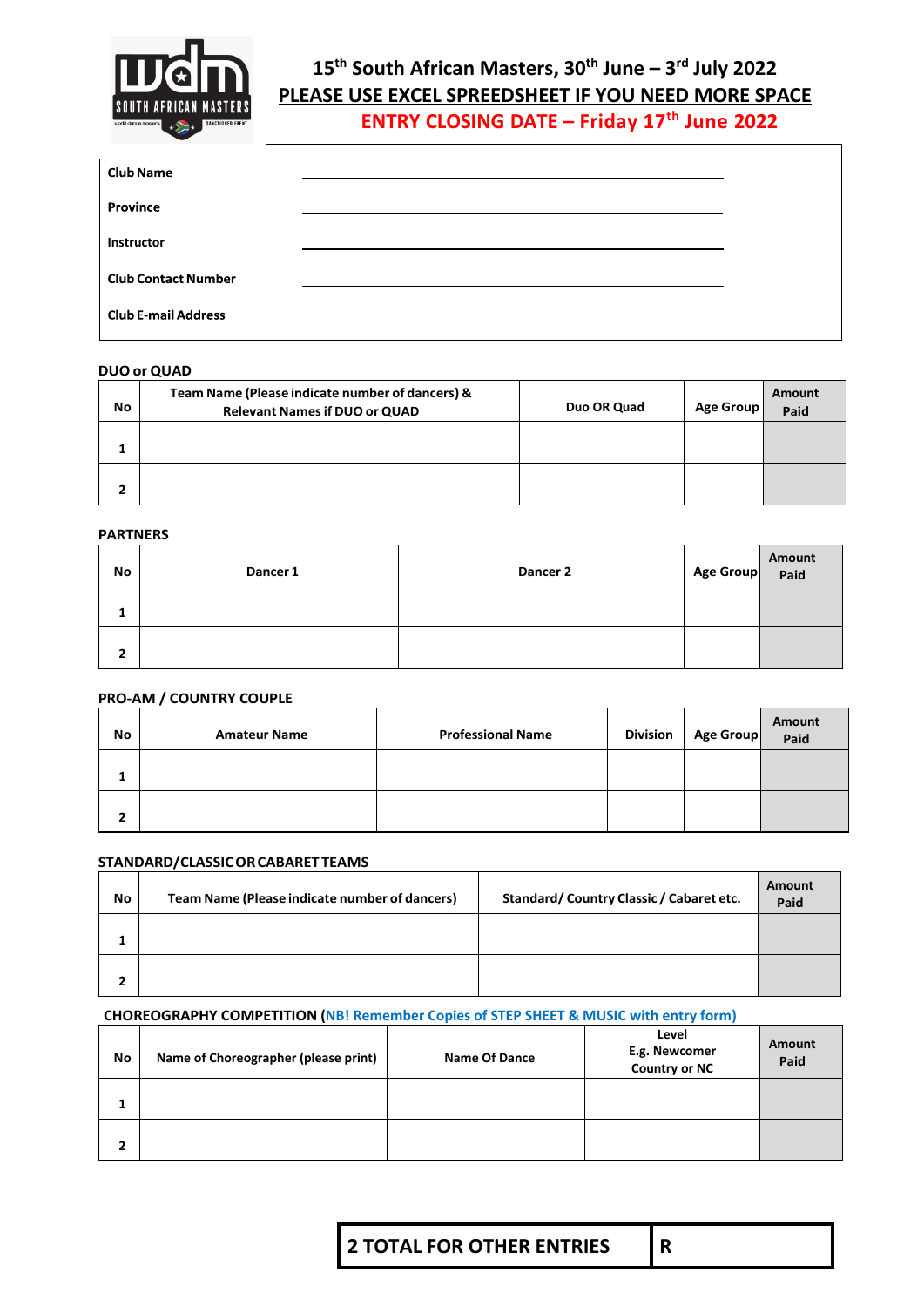

#### **PROFESSIONAL, CLUB HEADS, NON-SOLO COMPETITORS & SPECTATOR PASSES. Please print clearly. You will receive an E-Card based on this Entry Form**

| Name<br><b>Print Clearly</b> | Friday<br>Only<br><b>R70</b> | Sat<br>Only<br><b>R70</b> | Fri & Sat<br>Only<br>R 120 | Workshop<br>Only<br>R 150 | Weekend<br>Pass<br>R 220.00 | Amount<br>Paid |
|------------------------------|------------------------------|---------------------------|----------------------------|---------------------------|-----------------------------|----------------|
|                              |                              |                           |                            |                           |                             |                |
|                              |                              |                           |                            |                           |                             |                |
|                              |                              |                           |                            |                           |                             |                |
|                              |                              |                           |                            |                           |                             |                |
|                              |                              |                           |                            |                           |                             |                |
|                              |                              |                           |                            |                           |                             |                |
|                              |                              |                           |                            |                           |                             |                |
|                              |                              |                           |                            |                           |                             |                |
|                              |                              |                           |                            |                           |                             |                |
|                              |                              |                           |                            |                           |                             |                |
|                              |                              |                           |                            |                           |                             |                |
|                              |                              |                           |                            |                           |                             |                |
|                              |                              |                           |                            |                           |                             |                |
|                              |                              |                           |                            |                           |                             |                |
|                              |                              |                           |                            |                           |                             |                |
|                              |                              |                           |                            |                           |                             |                |
|                              |                              |                           |                            |                           |                             |                |
|                              |                              |                           |                            |                           |                             |                |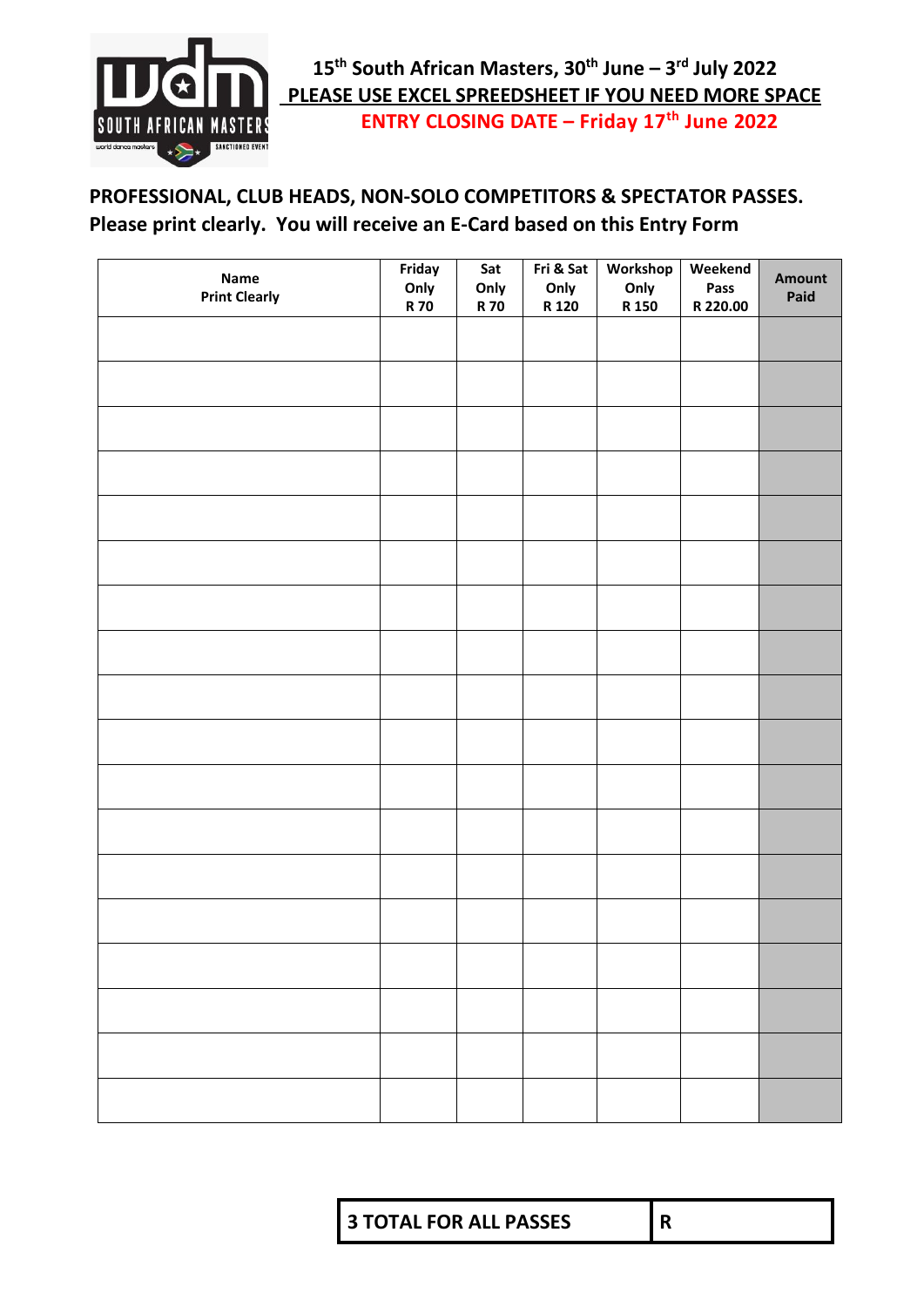

**15th South African Masters, 30th June – 3 rd July 2022 PLEASE USE EXCEL SPREEDSHEET IF YOU NEED MORE SPACE ENTRY CLOSING DATE – Friday 17th June 2022**

## **OTHER FEES**

#### **ALL PRE-PAID PROGRAMS & COMMEMORATIVE BADGES**

|             | <b>BADGE</b> | <b>PROGRAM</b> | <b>AMT</b> |
|-------------|--------------|----------------|------------|
| <b>NAME</b> | R65.00       | <b>R50</b>     | <b>DUE</b> |
|             |              |                |            |
|             |              |                |            |
|             |              |                |            |
|             |              |                |            |
|             |              |                |            |
|             |              |                |            |
|             |              |                |            |
|             |              |                |            |
|             |              |                |            |
|             |              |                |            |
|             |              |                |            |
|             |              |                |            |
|             |              |                |            |
|             |              |                |            |
|             |              |                |            |
|             |              |                |            |
|             |              |                |            |
|             |              |                |            |
|             |              |                |            |
|             |              |                |            |
|             |              |                |            |
|             |              |                |            |
|             |              |                |            |
|             |              |                |            |
|             |              |                |            |
|             |              |                |            |
|             |              |                |            |
|             |              |                |            |
|             |              |                |            |

**4 TOTAL FOR PROGRAMS AND BADGES R**